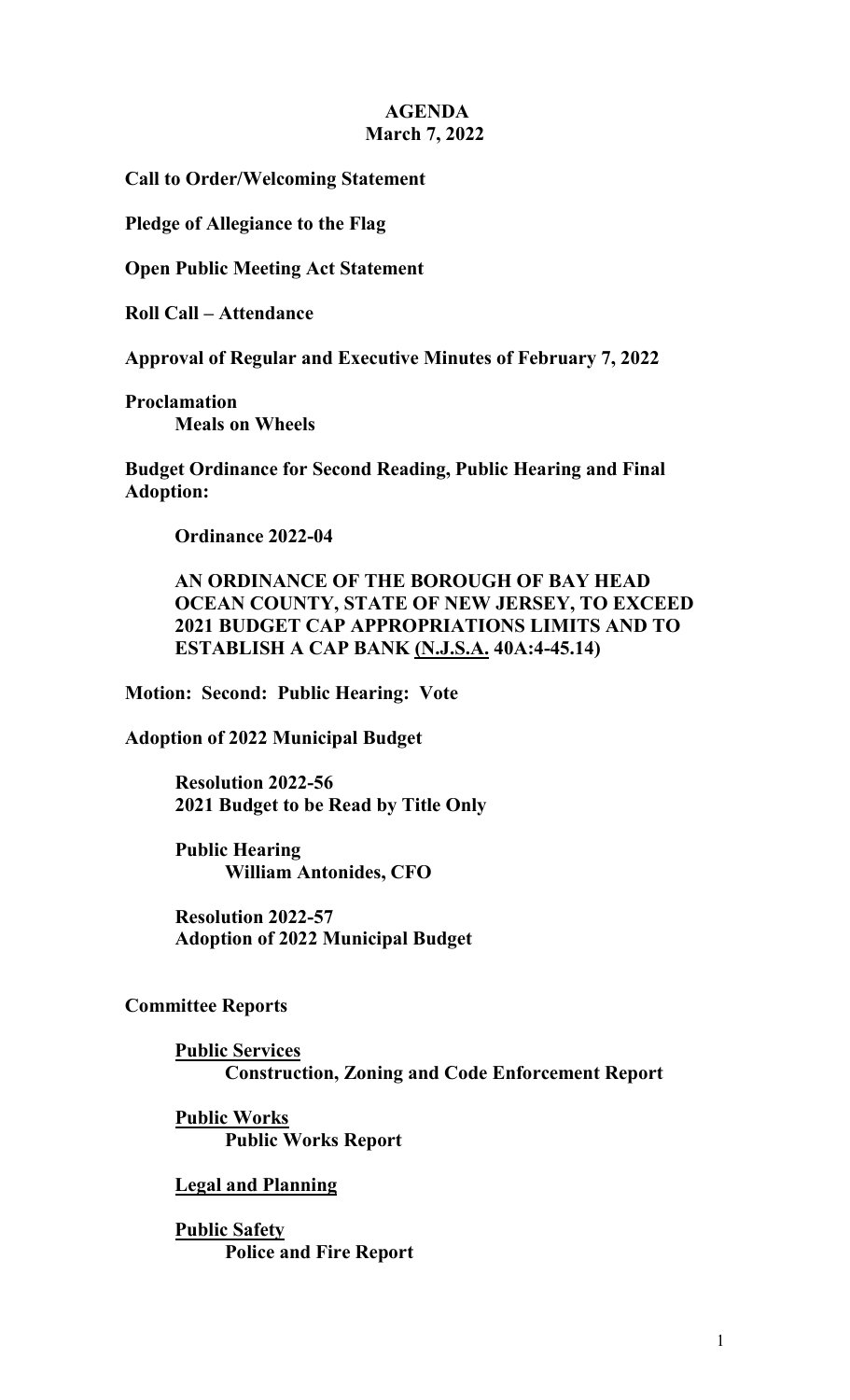## **Parks, Grounds and Recreation**

**Finance & Technology 2021 Tax Collector's Report**

### **Borough Administrator**

### **Clerk's Correspondence – On Consent**

**Request from the Bay Head Business Association to close Howe Street between Scow Ditch and Lake Avenue on June 26th for their 2022 Bay Head Art in the Park…and Beyond**

**Request from Point Pleasant Beach High School PTO for residents to participate in their Town Wide Garage Sale Saturday, May 14th from 9 am to 3 pm**

**Application for Raffles License from the Bay Head Fire Company #1 for Off Premise and On Premise License for their Annual Clam Bake to be held on August 20, 2022**

**Motion, Second, Vote**

### **Resolutions – On Consent**

**Resolution 2022-58 Authorize Refund of Tax Overpayment**

**Resolution 2022-59 Authorize Entry into Agreement with Dynamic Testing Service**

**Resolution 2022-60 Authorizing Submission of the 2022 Distracted Driving, Crackdown U Drive, U Text, U Pay Grant**

#### **Resolution 2022-61**

**Approving a Change Order in the Amount of \$11,455.03 for An Increase in the Contract Executed with APCO Paving Company, Inc. for the NJ DOT Municipal Aid Program – Bayberry Lane, Egbert Street and Club Drive Road Improvements**

#### **Resolution 2022-62**

**Authorizing the Receipt of Bids for the Lease of Real Property for the Co-Location of Wireless Communications Equipment and Antennas and Ground Equipment on a Tree Monopole at Bay Head Borough Recycling Center, 228 Park Avenue, Bay Head, New Jersey 08742**

**Resolution 2022-63**